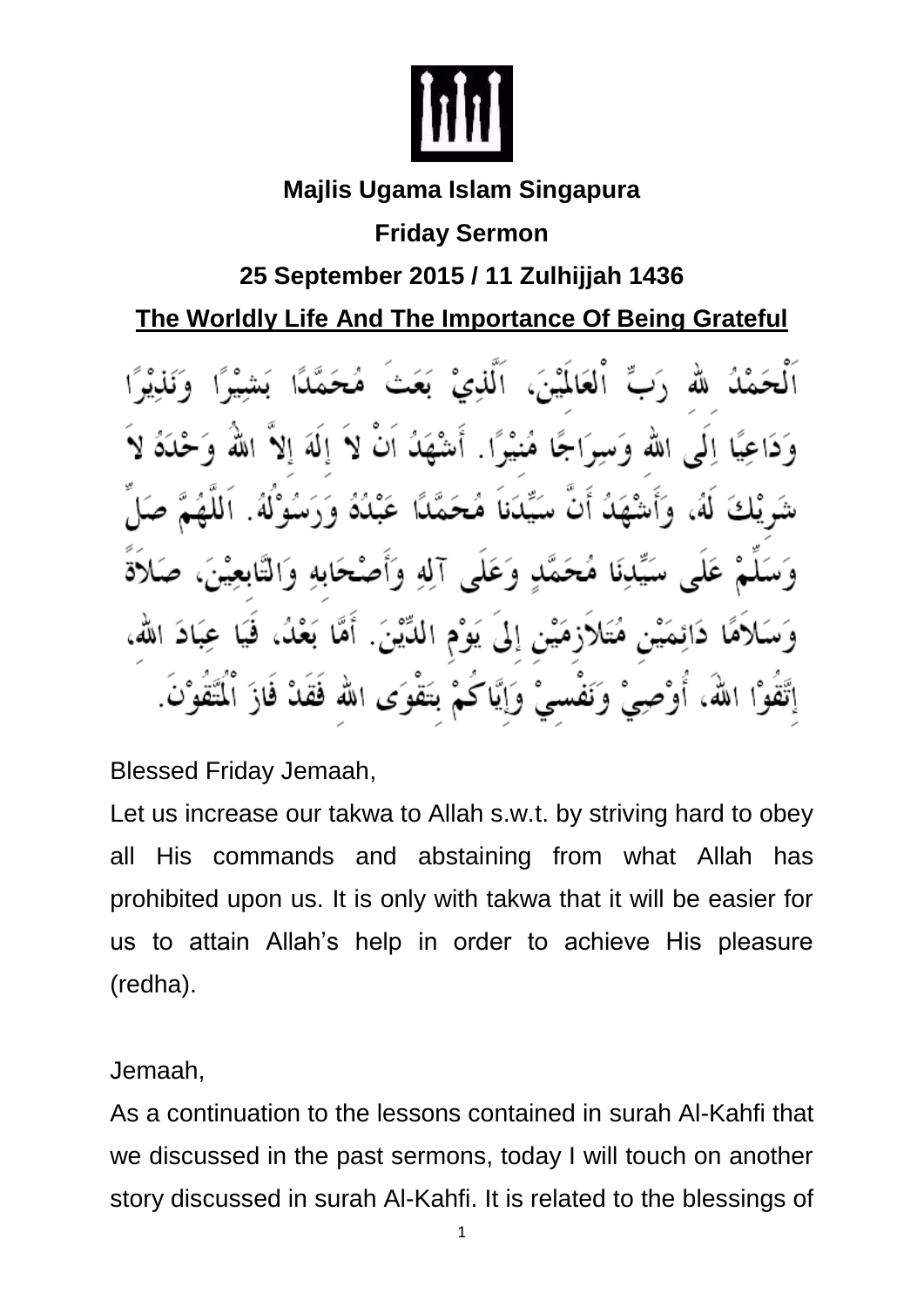living in this world, and how we should always be grateful to Allah for the blessing. Allah says in Surah Al-Kahfi, verse 32:

، فَقَاضَرِبُ لَهُم مَّثَلًا رَّجُلَيْنِ جَعَلْنَا لِأَحَدِهِمَا جَنَّنَيْنِ مِنْ أَعْنَبِ وَحَفَفَنَكُمَا بِنَخْلٍ وَجَعَلْنَا بَيْنَهُمَا زَرْعًا (٣)

Which means: *"And present to them an example of two men: We granted to one of them two gardens of grapevines, and We bordered them with palm trees and placed between them [fields of] crops."*

At the beginning of this story, Allah describes two men: one was bestowed blessings in the form of wealth, crops and land, whereas the other did not own such wealth. Allah s.w.t. then describes how the one who received the blessing of wealth was proud of his wealth, and only focused on the wealth but not the One who bestowed the wealth upon him, and it was as if he ignored the Bestower of Wealth. This bad attitude is explained in surah Al-Kahfi:

وَكَانَ لَهُ نُمَرٌفُقَالَ لِصَبْحِبِهِ ءَهُوَ يُحَاوِرُهُ أَنَاْ أَكْثَرُ مِنكَ مَا لَا وَأَعَزُّ نَفَـرًا ۚ ۞ ۚ وَدَخَلَ جَنَّـنَهُۥوَهُوَ ظَـالِمٌ لِّنَفَسِهِۦقَالَ مَآأَظُنُّ أَن تَبِيدَ هَٰٓذِهِۦٓأَبَدَا۞

Which means: *"And he had fruit, so he said to his companion while he was conversing with him, "I am greater than you in wealth and mightier in [numbers of] men." And he entered his*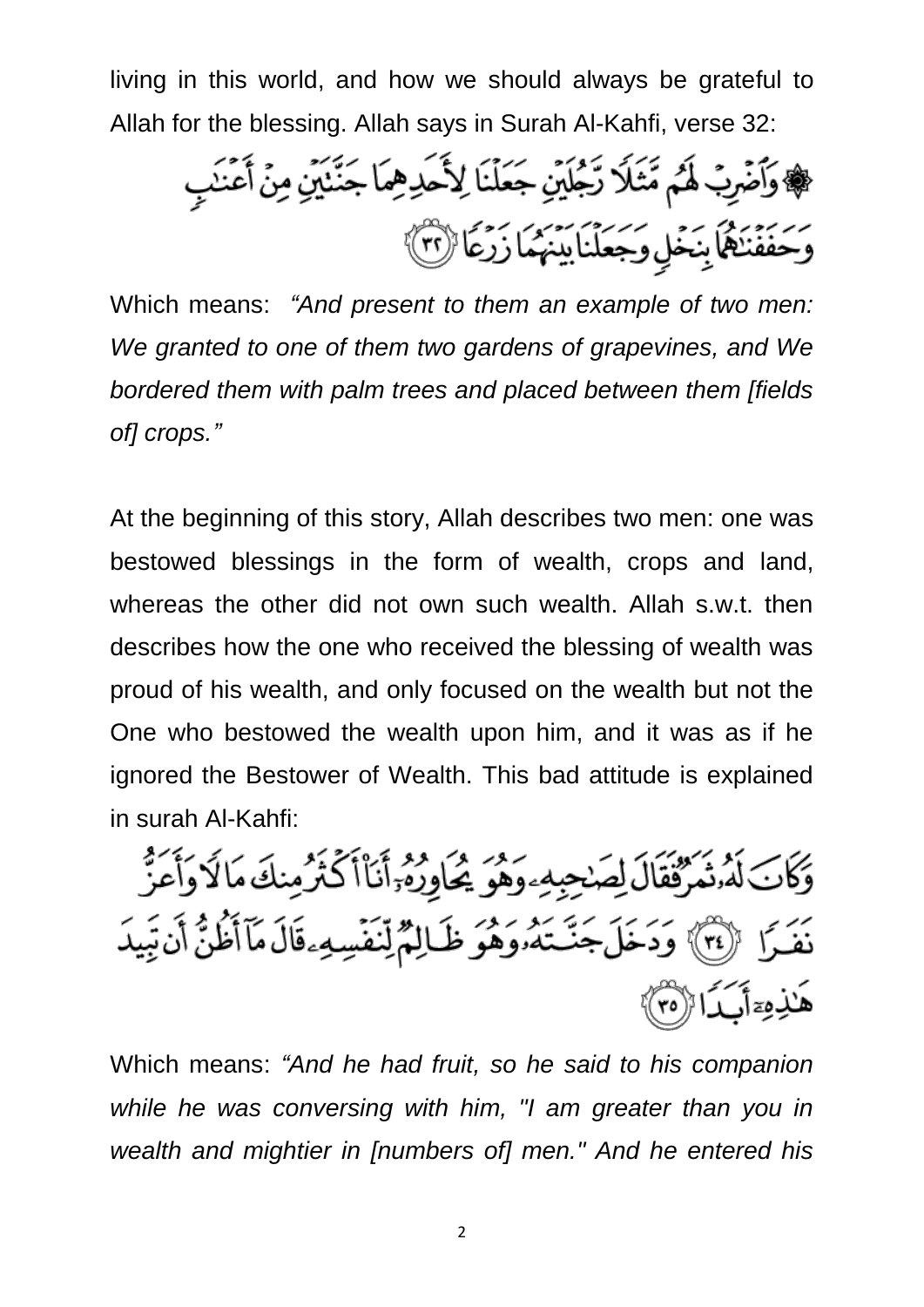*garden while he was unjust to himself. He said, "I do not think that this will perish - ever."*

#### Friday jemaah,

Such is the attitude of humankind who do not make iman (faith) as the strongest pillar in their lives, assuming that everything that he owns will remain eternally and thus, his dependence on Allah becomes weak. In fact, they even feel that the success that they have attained is a result of only their hard work. In this case, they have indirectly ignored Allah's help in order for them to attain that success. He has forgotten that it is Allah that grants success in education, career and also life, to him and his family. He has forgotten that everything belongs to Allah and will return to Him.

In the verses that were just recited, Allah s.w.t. describes the story of a man who did not own much wealth but had firm faith in Allah. His faith made him calm and he felt that Allah was always with him. He was confident that Allah will grant him something better because he had a deep sense of humility and strong dependence only to Allah s.w.t.

#### Blessed jemaah,

In a cosmopolitan society like ours, success is often measured by wealth or one's status within the community. Respect is sometimes given to another because he is wealthy and is of

3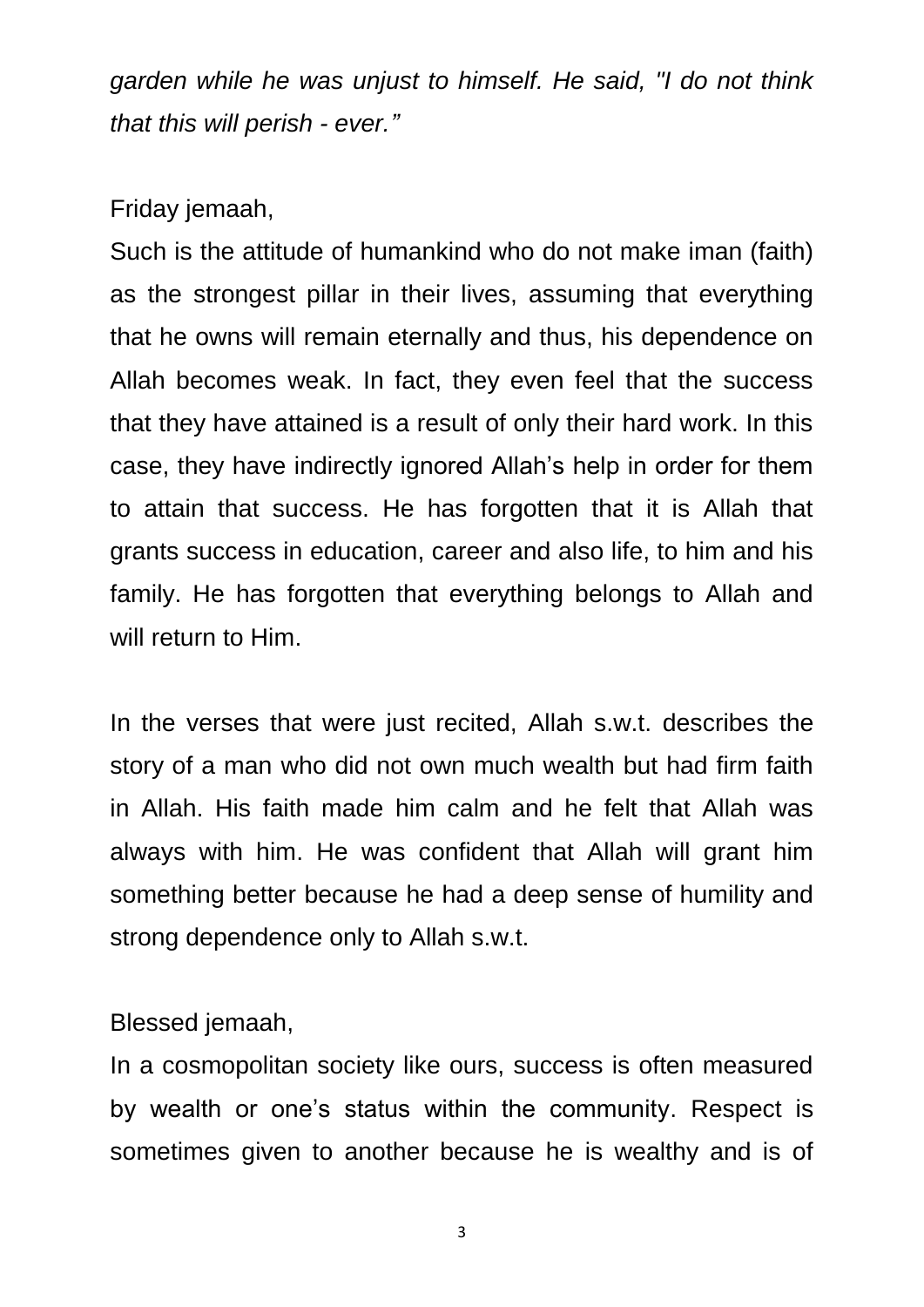high stature, and thus that is why many people want to amass wealth and live lavishly.

Islam does not prevent or discourage a person to be wealthy and to work hard to achieve worldly success, for it is better than to hold out one's hand and beg for help. However, while we work hard to strive for worldly success, the objective should be clear that the wealth that we want to achieve is not just for personal gains, and not to be deluded that money is everything. Rather, the wealth and success that Allah has blessed us with should bring us much closer to Allah s.w.t. We need to always remember that the truth of the matter is that whatever we have earned and gained was achieved only with Allah's permission and help.

Hence, when a true believer achieves any form of blessing and rezeki (sustenance) from Allah, he will remember that Allah is the Sustainer. He will not neglect his duties to Allah, The One who Gives, just because he is too focused on amassing wealth. In fact, he will be more diligent in remembering Allah and leveraging on the blessings bestowed upon him to benefit others. Wealth is not our ultimate goal in life, but as a means to attain Allah's pleasure. Rasulullah s.a.w. reminded us in a doa he taught to us:

4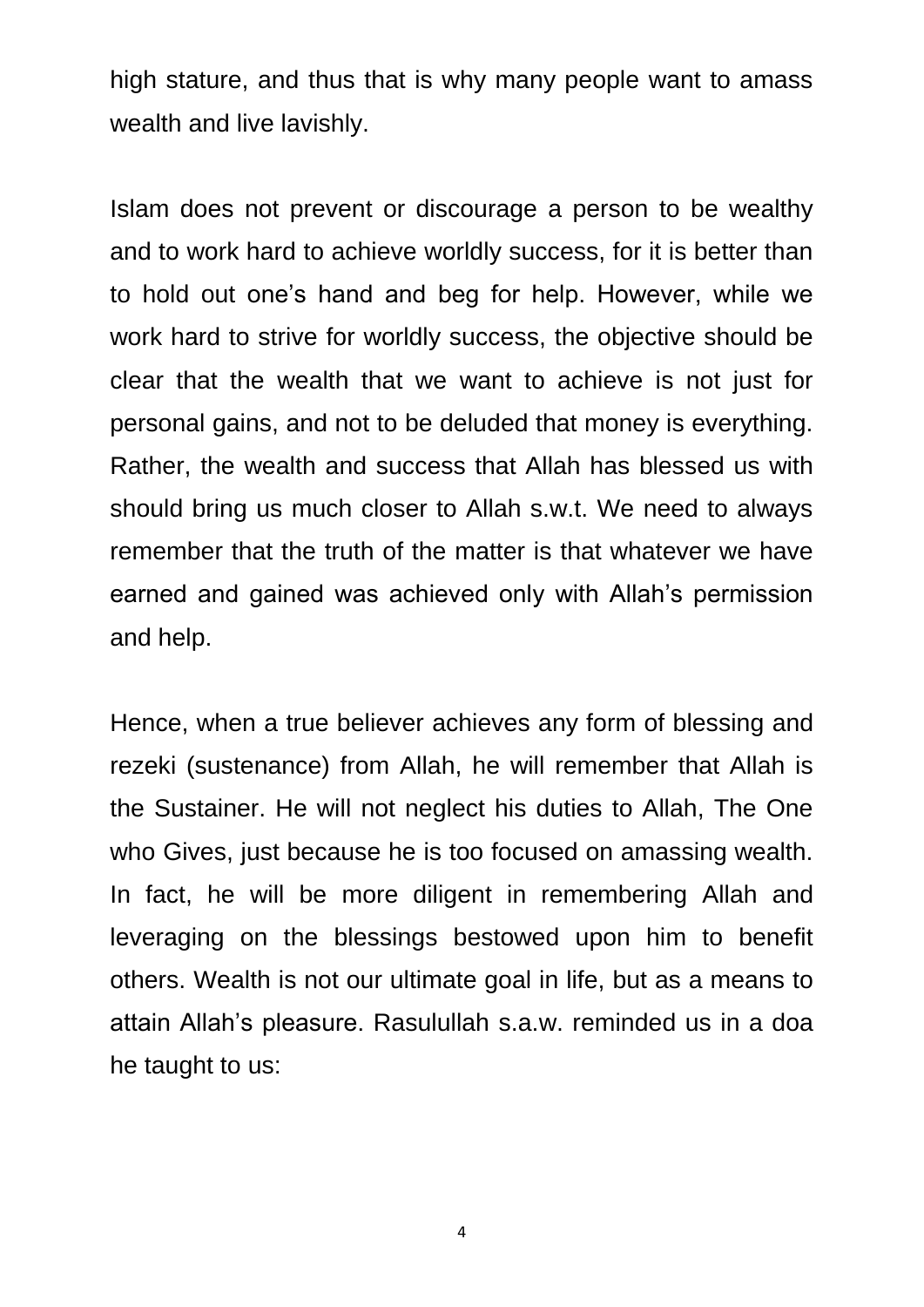# وَلاَ تَجْعَلْ مُصِيبَتَنَا فِي دِينِنَا، وَلاَ تَجْعَل الدُّنْيَا أَكْبَرَ هَمِّنَا، وَلاَ مَبْلَغَ عِلْمِنَا، وَلاَ تُسَلِّطْ عَلَيْنَا مَنْ لاَ يَرْحَمُنَا.

Which means: *"And do not make it a trial for us in in our religious affairs, and do not make this world our greatest ambition and the peak of our knowledge, and do not make us those who do not love us to have power over us"*. [Hadith reported by At-Tirmidzi and Hakim]

Every nikmat or blessing is also a test from Allah, whether the receiver will be more obedient to Allah s.w.t. or will instead, use the blessing given to him to fulfil his desires and bring himself further from Allah.

Beloved jemaah,

In verse 42 of surah Al-Kahfi, Allah s.w.t. describes what then happens to the man who was not grateful for the blessings that Allah has bestowed upon him. Allah says, which means: *"And his fruits were encompassed [by ruin]".* And only then did he regret but it was too late. This reminds us that nothing in this world is permanent. Allah s.w.t. gives, and at the same time He has the power to take back these gifts at any time. Hence, when things are easy for us and we are enjoying many blessings from Allah, do not be arrogant and forget who we really are. Ensure that we fulfil our obligations- paying zakat when it is due as well as ensuring the rights of the wife and

5